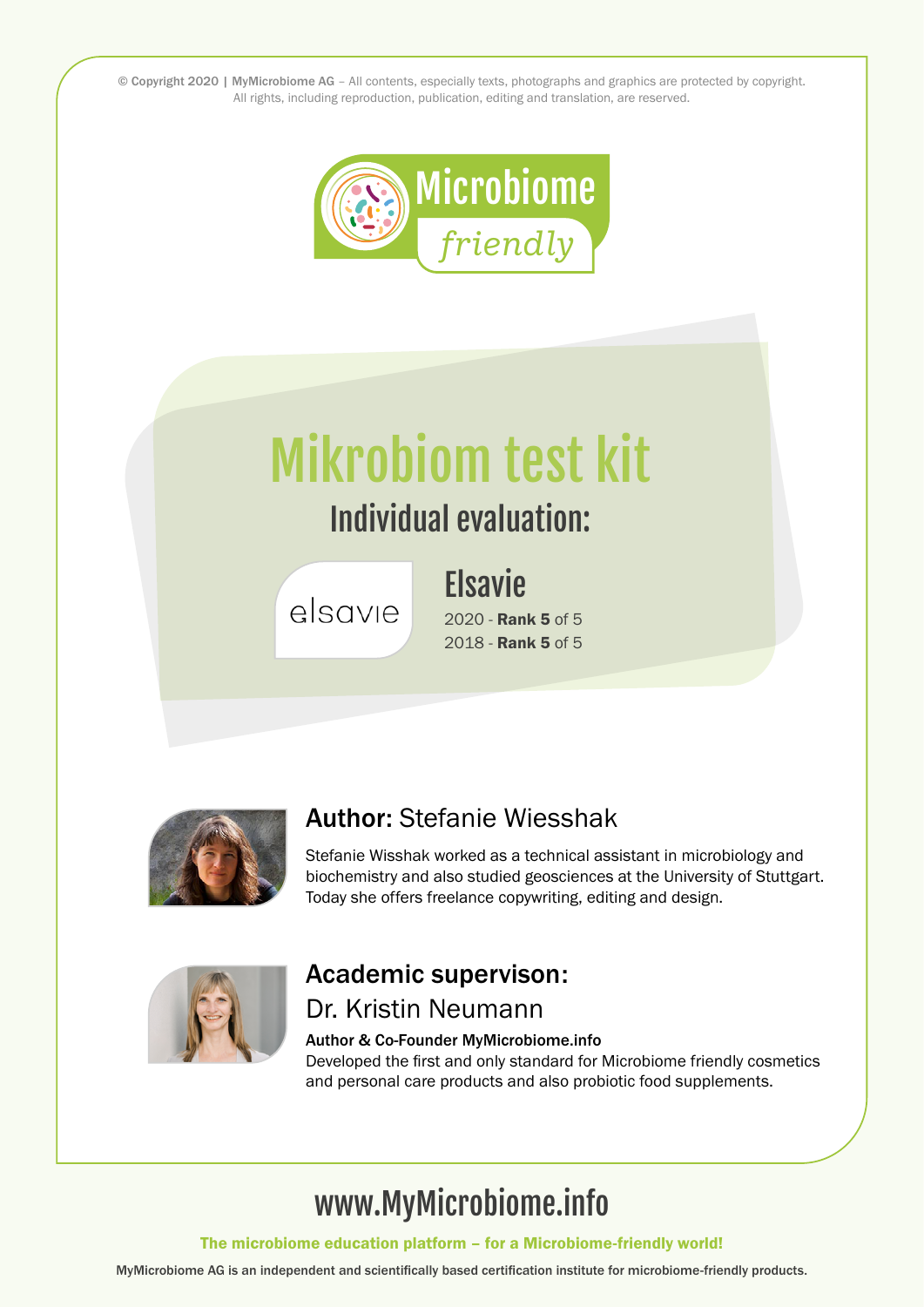



Elsavie is a trademark of  $\overline{G}$  [TFTAK](https://www.elsavie.com/) (Center of Food and Fermentation Technologies, CFFT) of Estonia. The lab sells a test kit (Health Starts From the Inside) and four additional food supplements over its own web shop. The focus is on fibers, enriched with minerals or antioxidants according to various needs. In our  $\mathbb{G}$  first evaluation in [2018](https://www.mymicrobiome.info/microbiome-test-kits.html), the company scored last.



## www.MyMicrobiome.info

The microbiome education platform – for a Microbiome-friendly world!

 $2/7$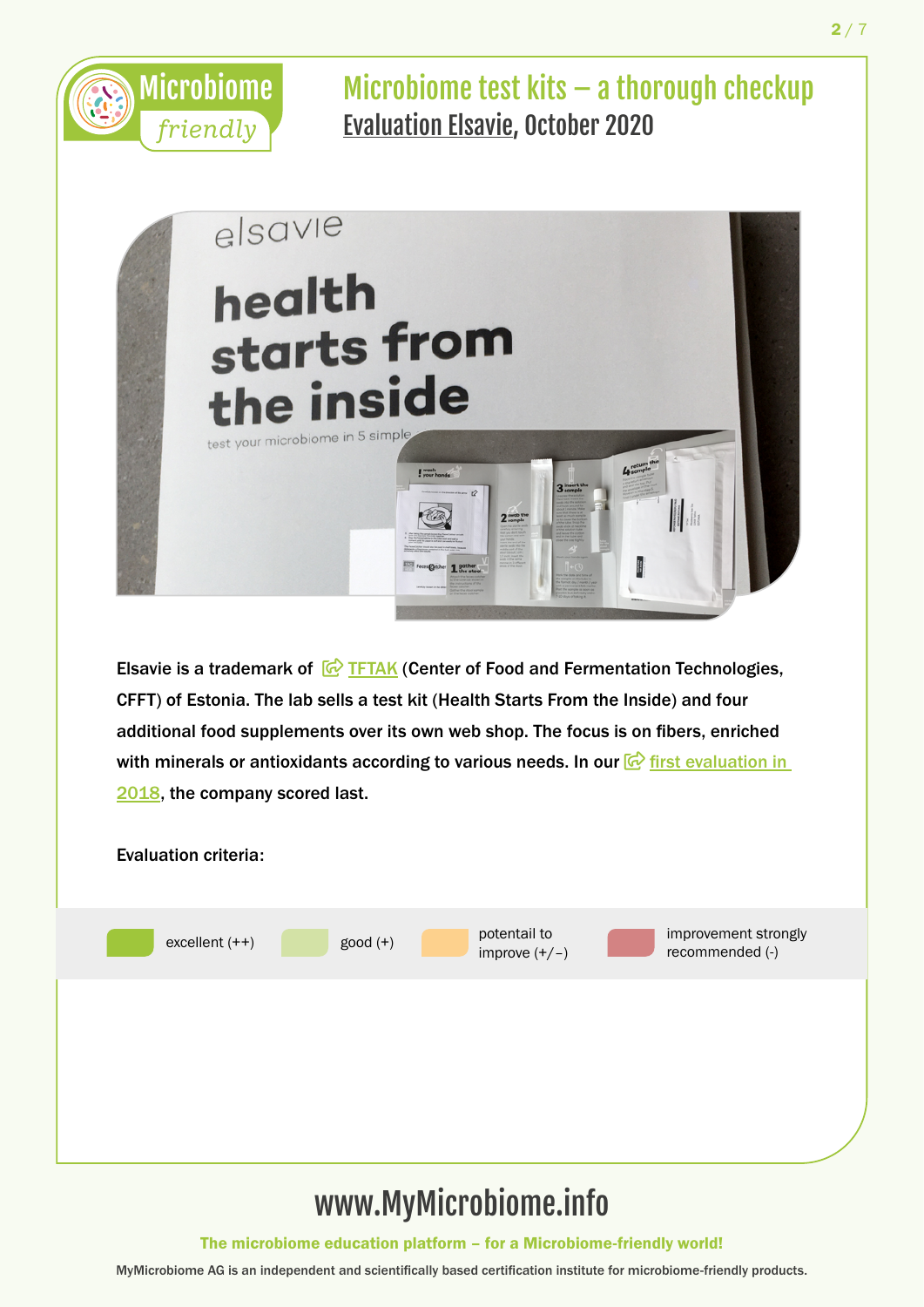

#### 1. Sideshow assessment

*friendly*

The test kit can be purchased at www.elsavie.com (order: +) and is shipped worldwide (availability: +). It is possible to get registered as a re-seller on www.elsavie.com, a list of re-sellers is not available, however. The price is 169,00 EUR (price: -). Also, food supplements can be purchased. The available languages on the website are Estonian and English (website languages:  $+/-$ ).

Three days prior to the test, the daily food intake is to be documented  $(+)$ . There is only one option of indicating the stool type with Bristol, but it varied between Bristol 2, 4 and 6 within the three days  $(+/-)$ . Our test person reported a very extensive questionnaire in the login that took about an hour to be completed. The instructions were easy to read  $(+)$ . The instruction on the webpage is not so easy to read. The test comes with a collecting paper  $(+)$ . The featured cotton swab is to be inserted 1 cm at three different sites of the stool and then should be stirred for one minute in the sample jar  $(+)$  so that the bottom of the jar is completely covered with the sample. For stool type Bristol 2, the collection of the sample is difficult with this method (-). The sample jar is pretty small and does not stand alone (-). The swab can be broken and remain in the sample jar after taking the sample (+). It came with a predetermined breaking point, but broke above it and had to be shortened with a pincer in order to fit into the jar and to be closed  $\left(-\right)$ . A call to wash one's hands before and after testing is positive  $\left(+\right)$ . The sample jar has to be labelled with a permanent marker (date and time) by the client him- or herself (-).

The test kit comes with a stamped, self-addressed envelope (shipping: +). The client receives a login to activate the test account. The login cannot be accessed simply over the webpage but the client receives a link via email. After logging in, the client has to fill in a questionnaire. The evaluation time was announced with 4 to 6 weeks and took around 4 weeks in our case. However, the client does not receive a message about the evaluation being completed, so he or she has to login and check the status on spec (evaluation time: +/-).

#### 2. Assessment quality of methods of analysis and evaluation

The sample jar comes with a stabilizer (stabilizer:  $+$ ). A blank sample for quality control is always included (blank sample: +). After preparation, the analysis is conducted by 16S-rRNA gene sequencing technique (method of identification: +/-). The alignment is made on the level of genus, family, species, and strain but due to the method of identification, an alignment on potential exact strain levels is not possible (taxonomic level: +/-).

 The webpage does not provide information on the underlying databases. The report only claims that the results are based on sources from science and research (from Estonia and other countries) and that the reference values, the personal values are compared to, are based on a set of values from people with a healthy gut. It remains unclear if this "healthy community" is drawn from own clients' data or an external database. Also, the size of the comparative group is not indicated anywhere.  $(+/-)$ 

## www.MyMicrobiome.info

The microbiome education platform – for a Microbiome-friendly world!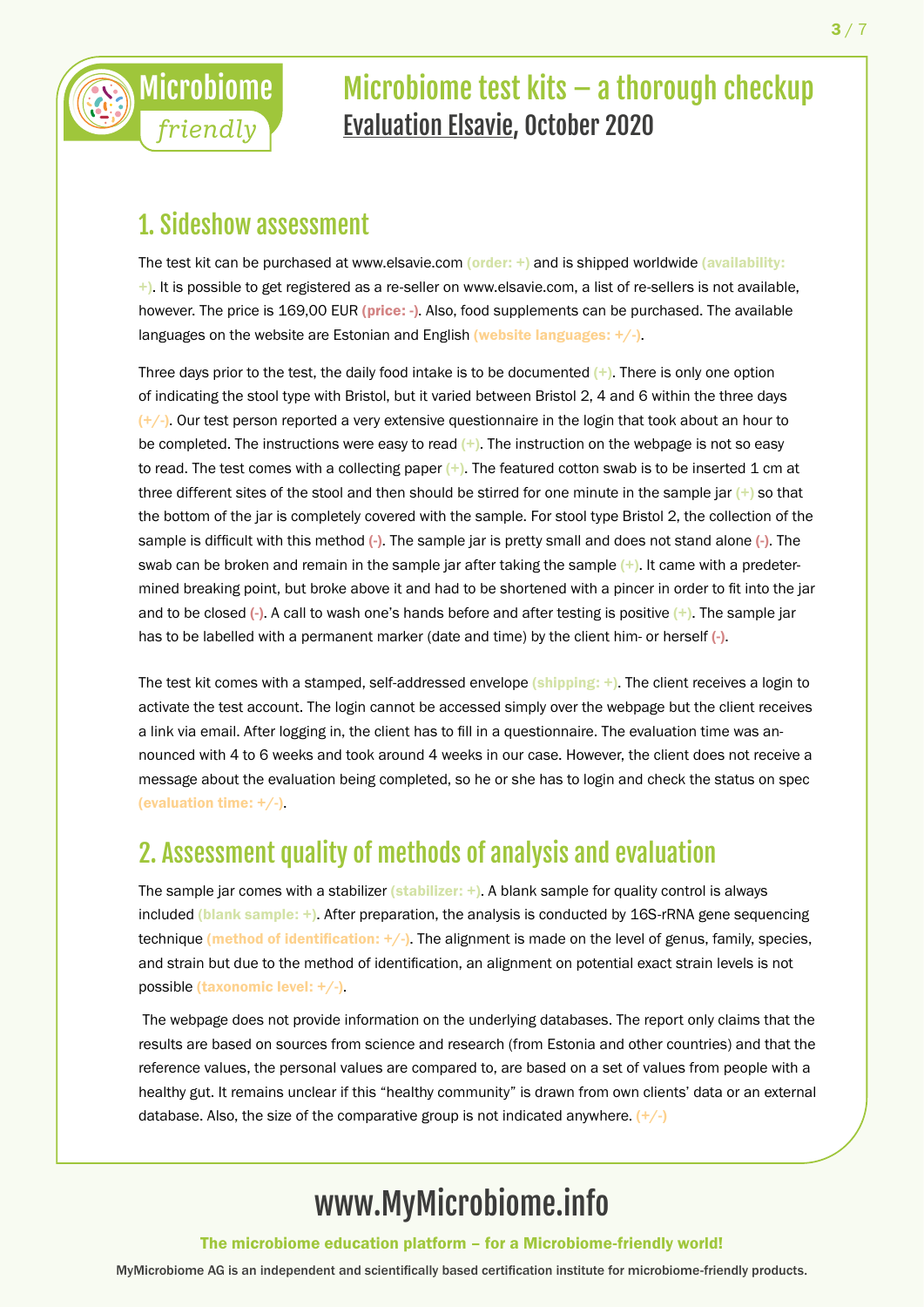

On requesting this information, we were told that three different databases are used and they include information on taxonomic information, description of bacteria and correlation concerning health, along with publications of various origin  $(+)$  and information on sequencing. However, the scope of those identification data remains unclear and also if the information on sequencing is based on a publicly accessible database of bigger scope  $(+/-)$ . We would prefer having this information concerning the analysis communicated more explicitly.

There is a detailed questionnaire in the login area with really in-depth questions (questionnaire:  $+)$ . It aims after general information, health and nutrition. Moreover, the questionnaire collects information on the intake and symptoms of the previous days and the day of the testing. The answers can be edited. Potential intolerances are not recorded.

In the analysis part, the client finds a disclaimer saying that the test does not represent a medical analysis and is not suitable for diagnosis of infectious diarrhea (further analyses at different labs are recommended for that case). We think that this disclaimer should be found directly at the webpage, ideally in the shop (information lifestyle product:  $+/-$ ).

#### 3. Assessment results

The only format the results are displayed is by downloading a PDF file (output format: -). First, two files were provided, now it is only one. We evaluated the new version. The report is in English language.

The layout is clear (structure: +). The 17 pages PDF starts off with a brief, general introduction to the gut microbiome and the correlation to nutrition. Before proceeding to the results, general notes follow, including the information that only bacteria were analyzed, the test is no medical analysis, and is not suitable for diagnosing infectious diarrhea.

The results are displayed in a structure that is not very clear for laypersons (understandability:  $+/-$ ). Only the first 6 parameters are in scales that compare reference values to the personal values. It does not feel concise to us that this is not kept for the rest of the parameters. Following the scales, the parameters are briefly explained regarding importance, meaning and possible impacts. This list is continued with further parameters with the same layout, but without personal or reference values.

The nutrition recommendations are really kept short and without any reference to specific effects or shortages (scientific derivation:  $+$  / -).

## www.MyMicrobiome.info

The microbiome education platform – for a Microbiome-friendly world!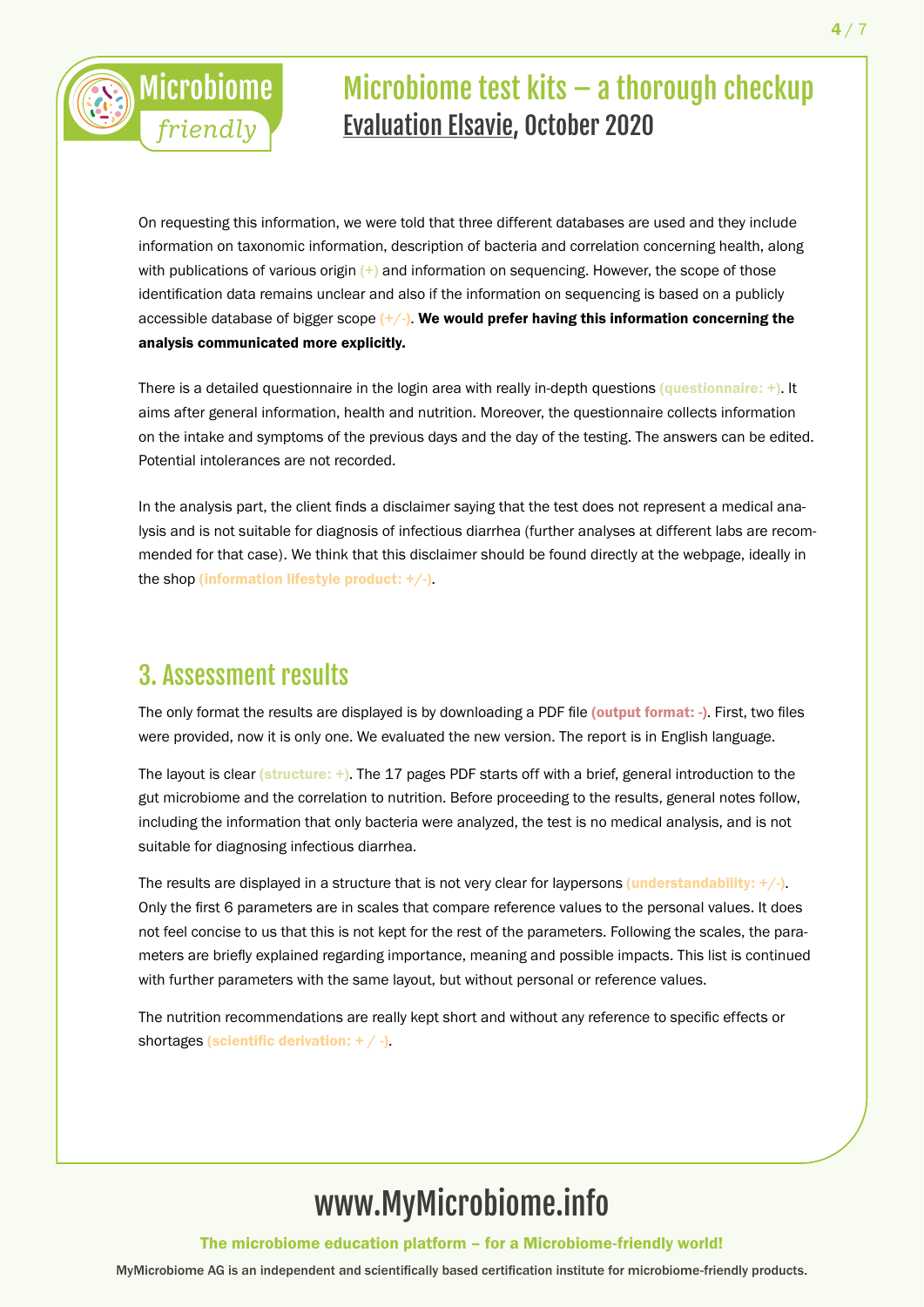

The following parameters are displayed (in brackets the results of the analysis):

- microbiome diversity (good, 111, Shannon-Index 3,4)
- pro-inflammatory bacteria (good, 0,5 %)
- butyrate acid producing bacteria (low, 19 %)
- bacteria associated with protein and fat consumption (good, 7 %)
- bifidobacteria (not found)
- lactobacillus (good, 0,1 %)

|                        | what's going                 | on in your gut?                                                                                                       |                                                                                          |
|------------------------|------------------------------|-----------------------------------------------------------------------------------------------------------------------|------------------------------------------------------------------------------------------|
|                        |                              | your result compared to<br>healthy control group                                                                      | your value of the<br>parameter                                                           |
| microbiome diversity   |                              | comparable with the<br>average in healthy controls                                                                    | good<br>shannor                                                                          |
| pro-inflam<br>bacteria | Bacteria                     | Comparison with<br>Abundance control group<br>range<br>25 most abundant bacterial species in your microbial community | $\bigcup_{\text{from average}}^{\text{Different}}$<br>Reference<br>Prevalence Comparable |
|                        | Ruminococcus bromii          | with a comparison to a control group of healthy adults<br>6.8%                                                        | $\left( \cdot \right)$<br>$0.09 - 4.2\%$                                                 |
|                        | Bacteroides vulgatus         | 100%<br>0.1%<br>10%<br>3.6%                                                                                           | $-02 - 72%$<br>✓                                                                         |
|                        | Faecalibacterium prausnitzii | 100%<br>0%<br>0.1%<br>10%<br>۰<br>3.4%                                                                                | $-3.1 - 11%$<br>$\checkmark$                                                             |
|                        | Blautia wexlerge             | 100%<br>ios.<br>0%<br>0.1%<br>2.4%<br>100%<br>0.1%<br>1%<br>10%<br>O%                                                 | $-12 - 4.1\%$<br>$\checkmark$                                                            |
|                        | Eubacterium ruminantium      | 2.3%<br>10%<br>O%                                                                                                     | $-0.03 - 1.5\%$<br>$\left( \cdot \right)$                                                |
|                        | Lachnoclostridium lactaris   | $0.1\%$<br>100%<br>$1\%$<br>2.3%<br>100%<br>10%<br>0%<br>0.1%<br>156                                                  | $\left( \cdot \right)$<br>$-0.07 - 1.1%$<br>$\cdots$                                     |
|                        |                              |                                                                                                                       |                                                                                          |

## www.MyMicrobiome.info

The microbiome education platform – for a Microbiome-friendly world!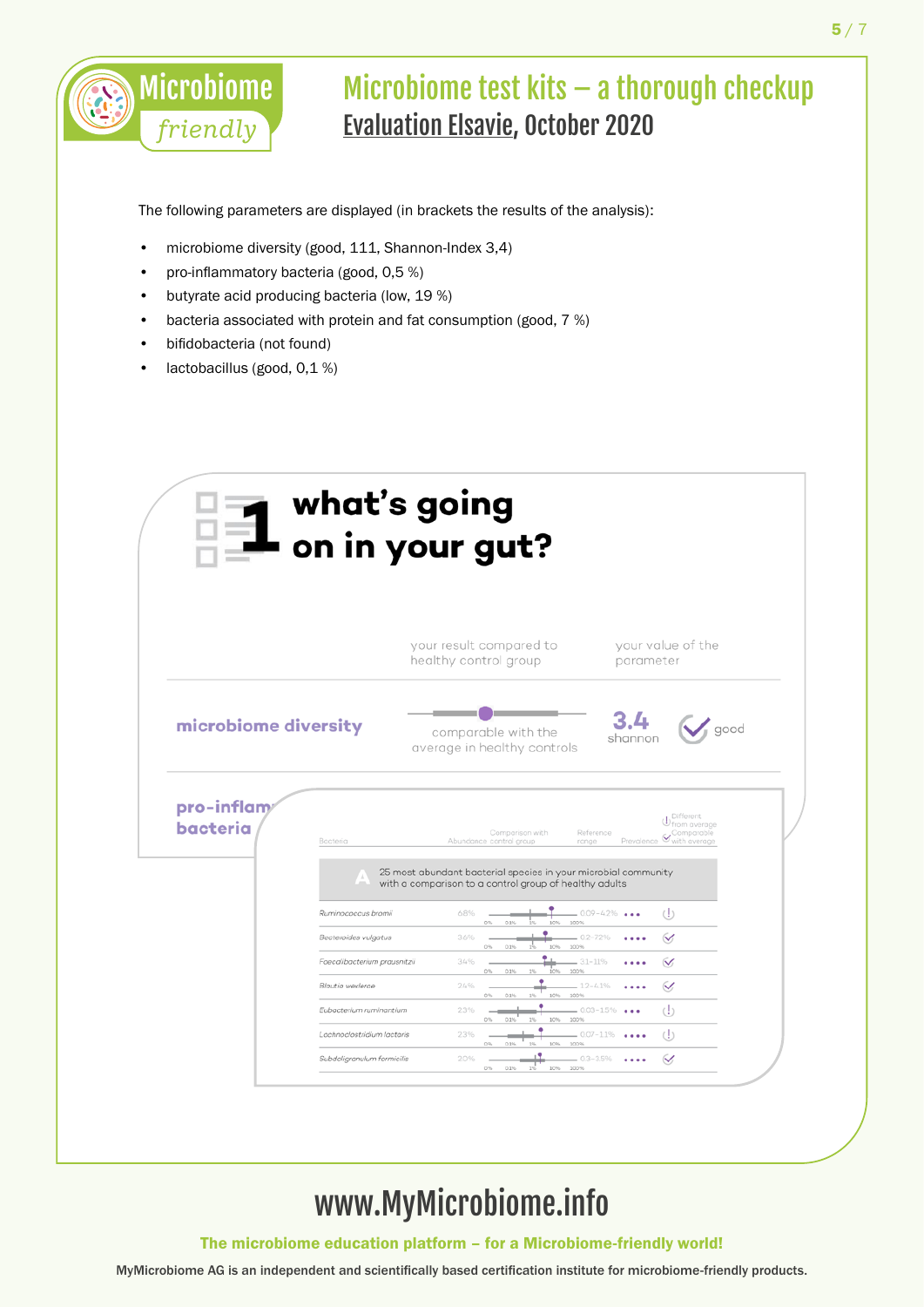

Those are completed by:

- microbiome type (1, Bacteroides)
- The explanation on the enterotype is only referring to enterotype 1 and 2. Enterotype 3 does not seem to exist for TFTAK.
- Firmicutes/Bacteroidetes ratio (good)
- resistant starch degrading bacteria (good)
- asaccharolytic bacteria (good)
- Christensenellaceae family (not found)
- Akkermansia genus (good)
- Alistipes genus (good)
- Prevotella genus (not found, contradicting old report where enterotype 2 was even indicated as additional type)
- your fiber intake (needs attention)
- your digestion indicators (good)

#### The informative level of the results is good regarding the main issue of the test person (Leaky Gut syndrome).

Result: Low ratio of Butyrate synthesizing bacteria, no indication of bifidobacteria, no explicit information of constitution of gut mucosa  $\mathcal O$  matches test person.

A more detailed, but still short list of recommended foods follows without further explanations (nutrition recommendation:  $+/-$ ) along with a product recommendation. We doubt that the answers given at the questionnaire have any influence on those recommendations. Personal consultation (in English) by a dietitian is now also available..

A table of fiber contents of various foods follows. It is presented as a comparison between the cooked / baked version and the dry version. A menu suggestion for the day follows – including food supplements by Elsavie.

The file closes with a table of measurements and bacteria found. Those come with a scale of personal values and reference values, as well as an evaluation of the personal status. The list seems to be incomplete. A total list of all microbes found does exist, but is not accessible for private clients. We were allowed a glance at that list. Instead of percentage, the list has a column called "abundance" containing numbers with more than 10 decimal digits. A unit is not indicated anywhere. Even dietitians or physicians would have to inquire into that detail (list of microbes: -).

Our inquiry turned out that the column "abundance" displays the relative quantity of identified bacteria in relation to the total amount of bacteria (calculated as one unity). Sources of literature are linked nowhere in the entire document (references: -).

## www.MyMicrobiome.info

The microbiome education platform – for a Microbiome-friendly world!